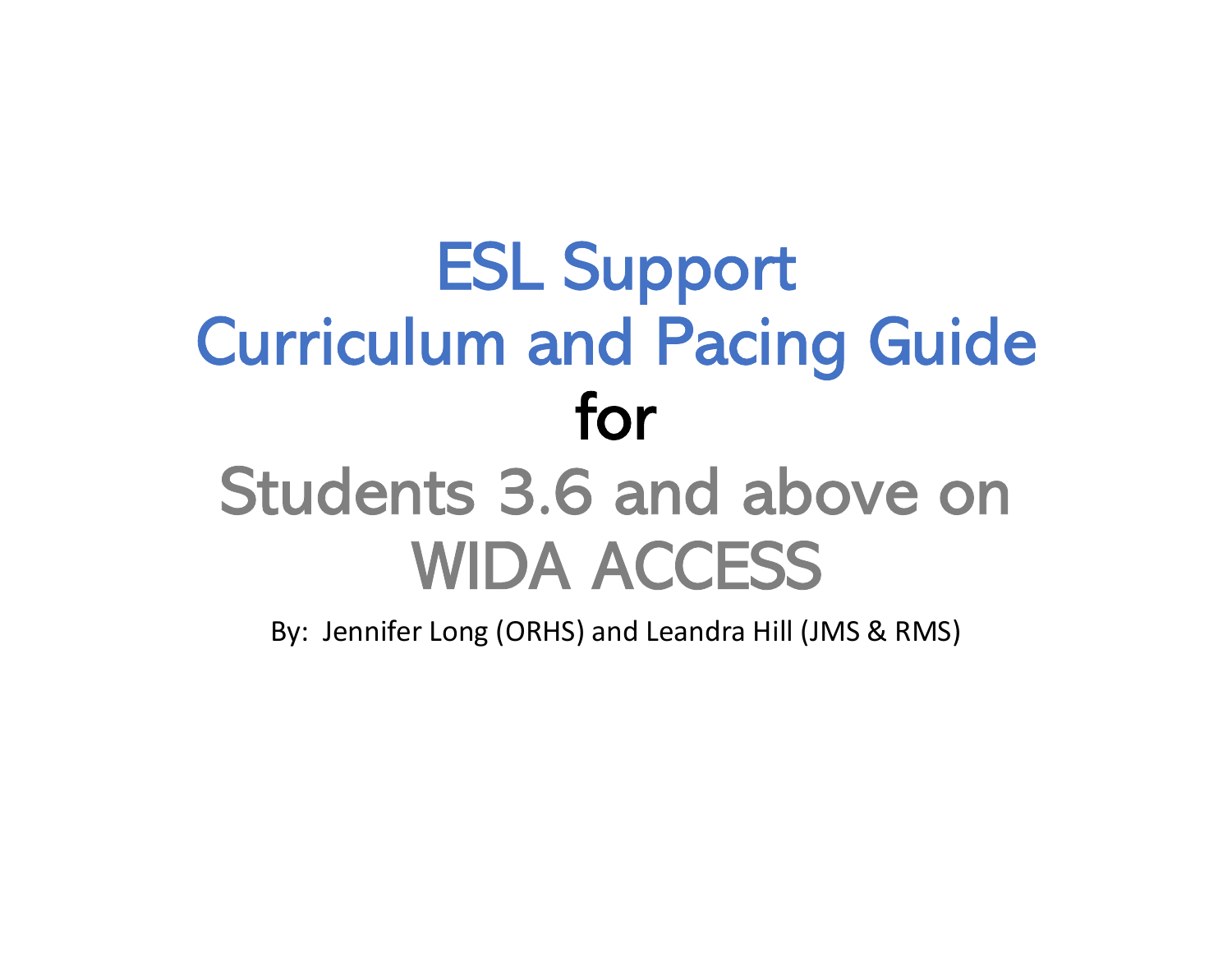# Independent Individual Goal Work Goal: Increase language proficiency in reading 1dependent Individual Goal V<br>
oal: Increase language proficiency in re<br>
1dependent Goal Setting<br>
VIDA Standards: All Standards<br>
1dependent Digital Resources<br>
• Membean vocabulary (district resource)<br>
• Vocabulary Links voc

## Independent Goal Setting

WIDA Standards: All Standards • Nembert Goal Setting<br>• Nembert Coal Setting<br>• Nembert Digital Resources<br>• Membean vocabulary (district resource)<br>• Vocabulary Links vocabulary series (ELD<br>• Saddlebrook Teen Emergent Reading Ser<br>• Quill ELL Series and ot

## Independent Digital Resources

- 
- 
- Vocabulary Links vocabulary series (ELD resource) • Nembert Goal Setting<br>• NIDA Standards: All Standards<br>• Membean vocabulary (district resource)<br>• Vocabulary Links vocabulary series (ELD resource)<br>• Saddlebrook Teen Emergent Reading Series (MyOn resource)<br>• Quill ELL Ser
-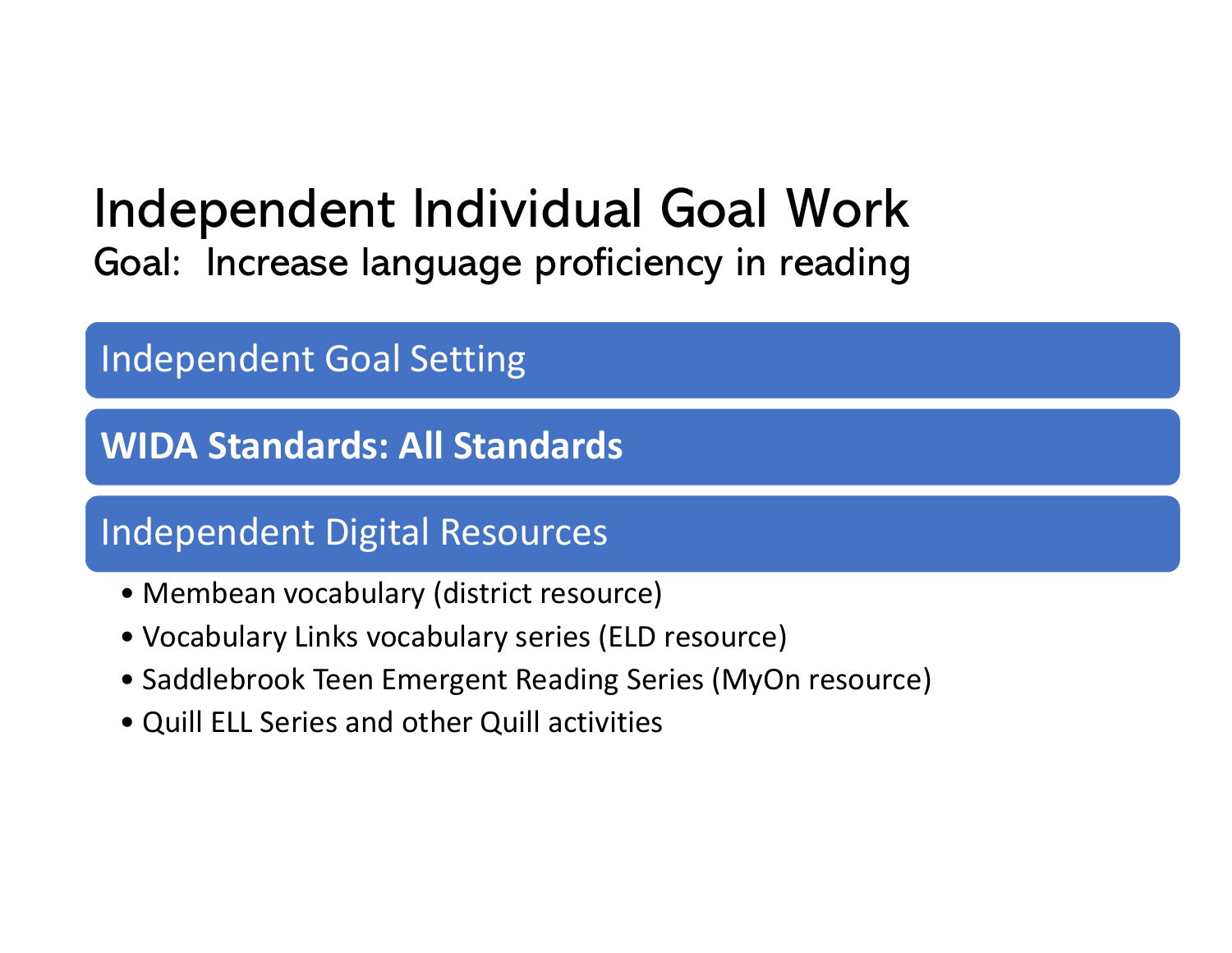## Independent Individual Goal Work Goal: Increase language proficiency in speaking

Independent Goal Setting

WIDA Standards: All standards • Nependent Goal Setting<br>• NIDA Standards: All standards<br>• Nependent Digital Resources<br>• Vocabulary links with practice speaking prompts<br>• Teacher-created practice speaking prompts

## Independent Digital Resources

- oal: Increase language proficiency in speaking<br>ndependent Goal Setting<br>WIDA Standards: All standards<br>ndependent Digital Resources<br>• Vocabulary links with practice speaking prompts (ELD resources)<br>• Teacher-created practice
-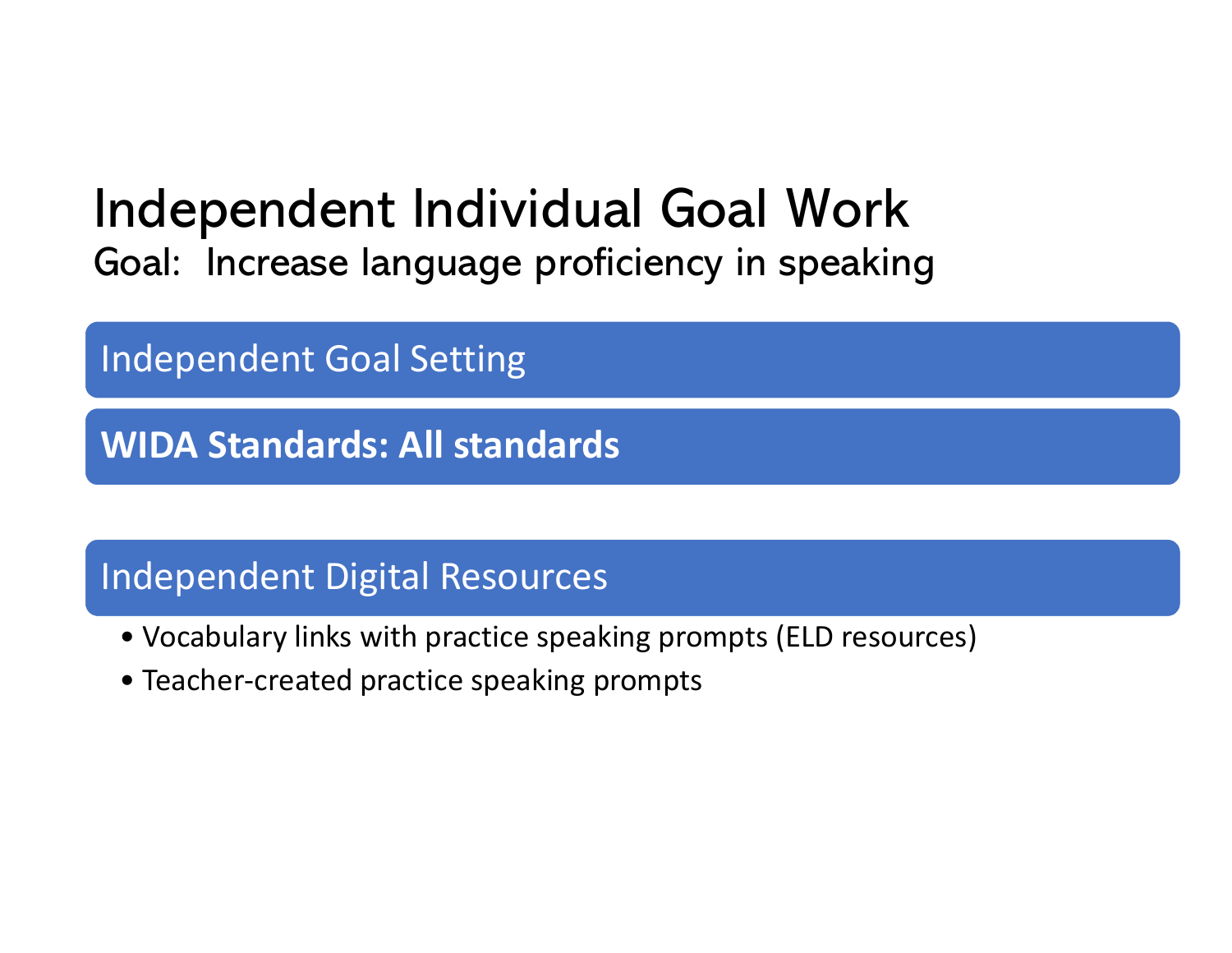## Daily Language

Goal: Focus on discrete language goals based on student need ACCESS data and ILP goals.

| <b>Potential Focus Areas</b>                                             |
|--------------------------------------------------------------------------|
| <b>Sentence level writing: Quill</b>                                     |
| Listening practice: Short school topics with active listening strategies |
| <b>Writing: Canvas discussion boards</b>                                 |
| <b>Reading: Focused reading</b>                                          |
|                                                                          |